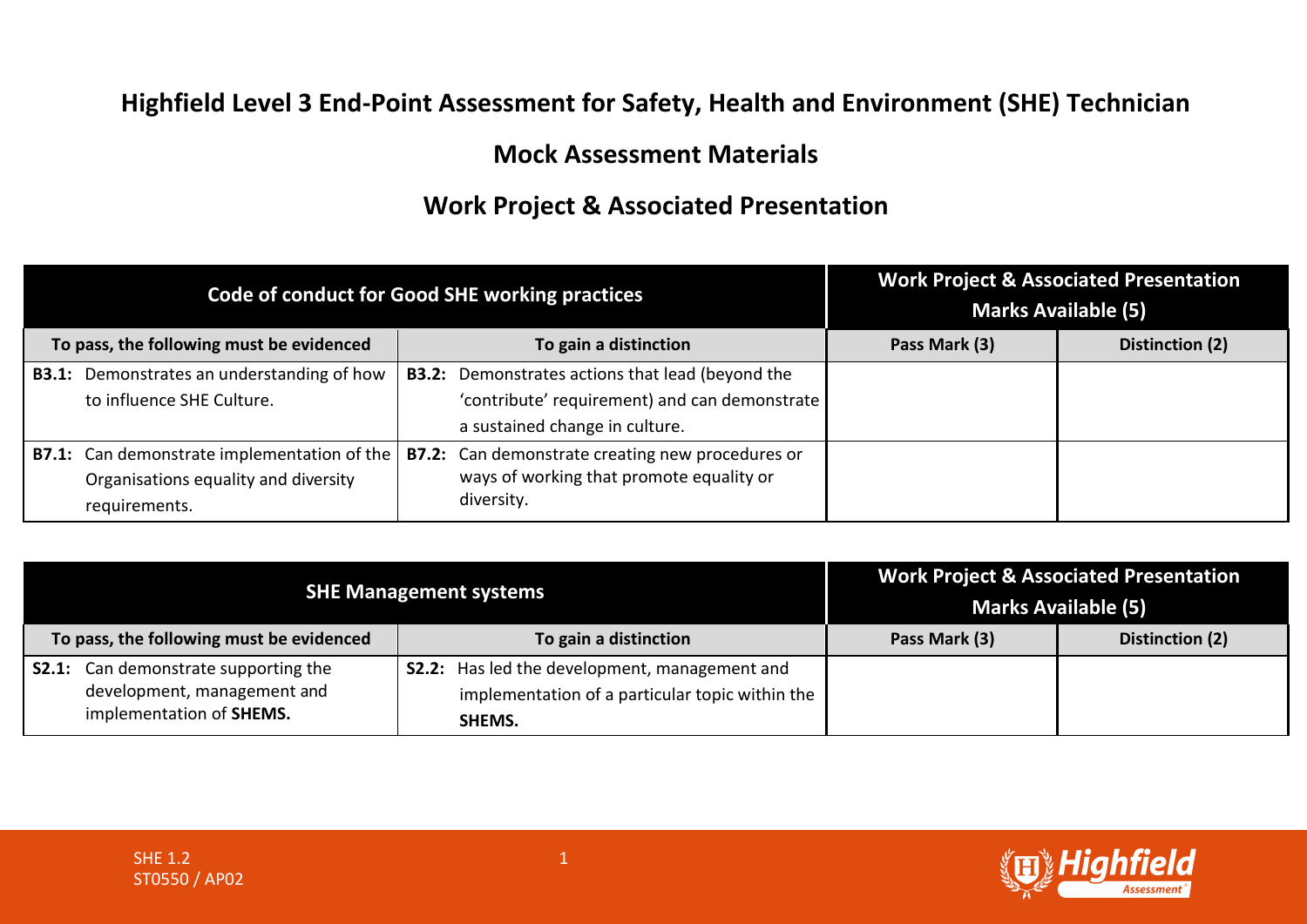| <b>Risk Assessments</b>                  |                                                      |                                                      | <b>Work Project &amp; Associated Presentation</b><br><b>Marks Available (5)</b> |                 |
|------------------------------------------|------------------------------------------------------|------------------------------------------------------|---------------------------------------------------------------------------------|-----------------|
| To pass, the following must be evidenced |                                                      | To gain a distinction                                | Pass Mark (3)                                                                   | Distinction (2) |
|                                          | <b>S4.1:</b> Demonstrates identifying and evaluating | <b>S4.2:</b> Demonstrates identifying and evaluating |                                                                                 |                 |
|                                          | hazards relevant to the workplace                    | hazards relevant to the workplace worked in          |                                                                                 |                 |
|                                          | worked in.                                           | and also demonstrates examples of new control        |                                                                                 |                 |
|                                          |                                                      | measures implemented to reduce risk to the           |                                                                                 |                 |
|                                          |                                                      | workforce.                                           |                                                                                 |                 |

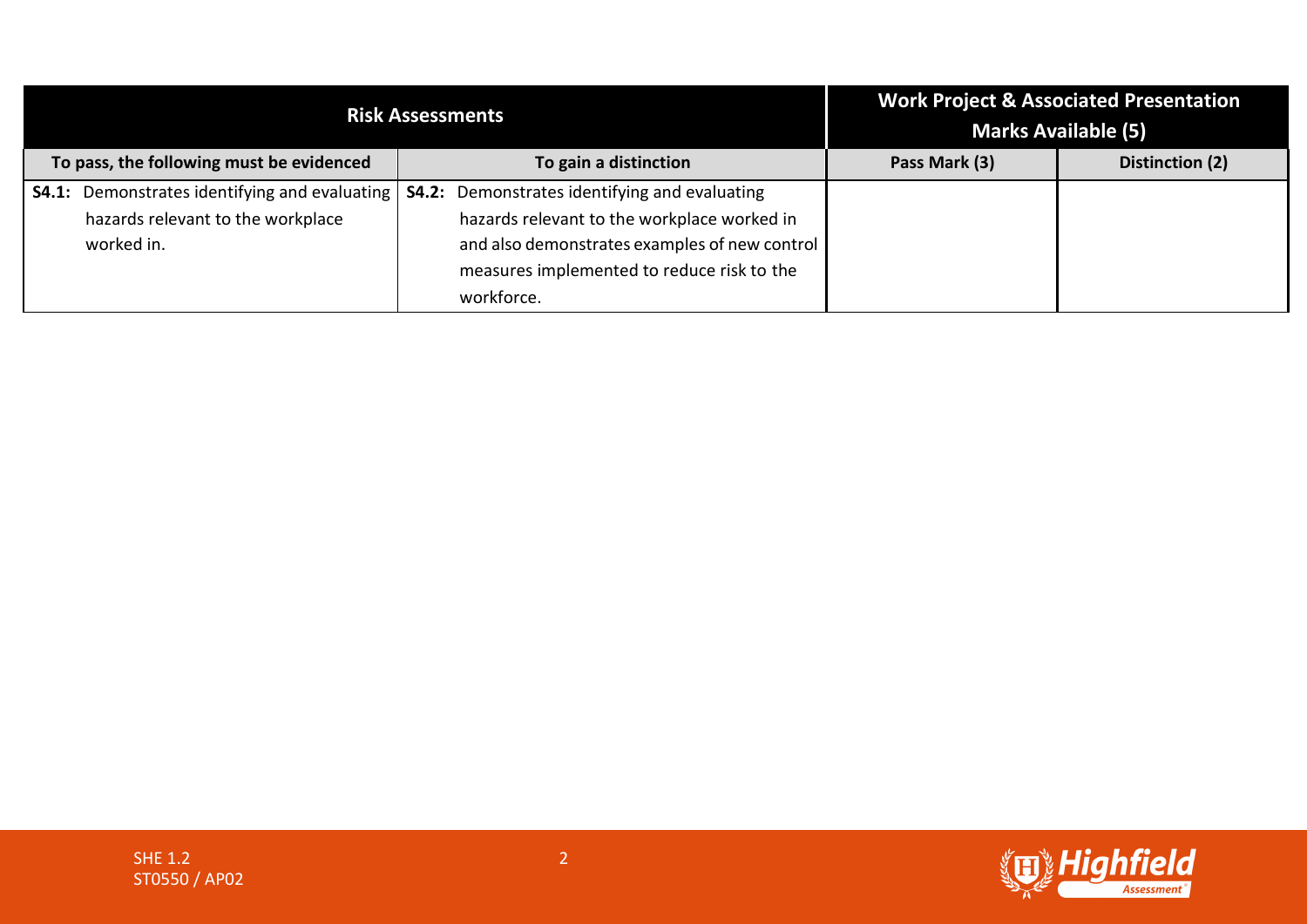| <b>Communication and Presentation</b>                                                                                                 | <b>Work Project &amp; Associated Presentation</b><br><b>Marks Available (5)</b>                                                                                                         |               |                 |
|---------------------------------------------------------------------------------------------------------------------------------------|-----------------------------------------------------------------------------------------------------------------------------------------------------------------------------------------|---------------|-----------------|
| To pass, the following must be evidenced                                                                                              | To gain a distinction                                                                                                                                                                   | Pass Mark (3) | Distinction (2) |
| K11.1: Can demonstrate an understanding of<br>how to write and present a business<br>justification with workplace example.            | K11.2: Can demonstrate an understanding of how to<br>write and present a business justification and<br>reflects on how they would improve if<br>undertaking the task again.             |               |                 |
| <b>S1.1:</b> Mostly holds attention and presents<br>with occasional referral to notes.<br><b>S1.2:</b> Uses appropriate language.     | <b>S1.4:</b> Exceeds standard requirement via a range of<br>presentation techniques.<br><b>S1.5:</b> Answers questions from the endpoint assessor                                       |               |                 |
| <b>S1.3:</b> Can reflect on personal performance<br>when asked.                                                                       | with confidence.<br>S1.6: Demonstrates where presentation feedback<br>has been proactively gained and used to aid<br>personal reflection on performance during the<br>work project.     |               |                 |
| <b>B1.1:</b> Presents with occasional referral to notes.                                                                              | B1.4: Presents confidently without referring to notes.                                                                                                                                  |               |                 |
| <b>B1.2:</b> Clear alignment between work project<br>report and the presentation.<br><b>B1.3:</b> Engages with the audience at times. | <b>B1.5:</b> Clear alignment between work project report<br>and the presentation.<br><b>B1.6:</b> Is engaging throughout.                                                               |               |                 |
| <b>B2.1:</b> Provides evidence they have worked<br>within a team that they have worked in<br>a collaborative and adaptable way.       | <b>B2.2:</b> Provides evidence that they have led a team.<br><b>B2.3:</b> Demonstrating that they have worked in a<br>collaborative and adaptable way to prevent<br>potential conflict. |               |                 |